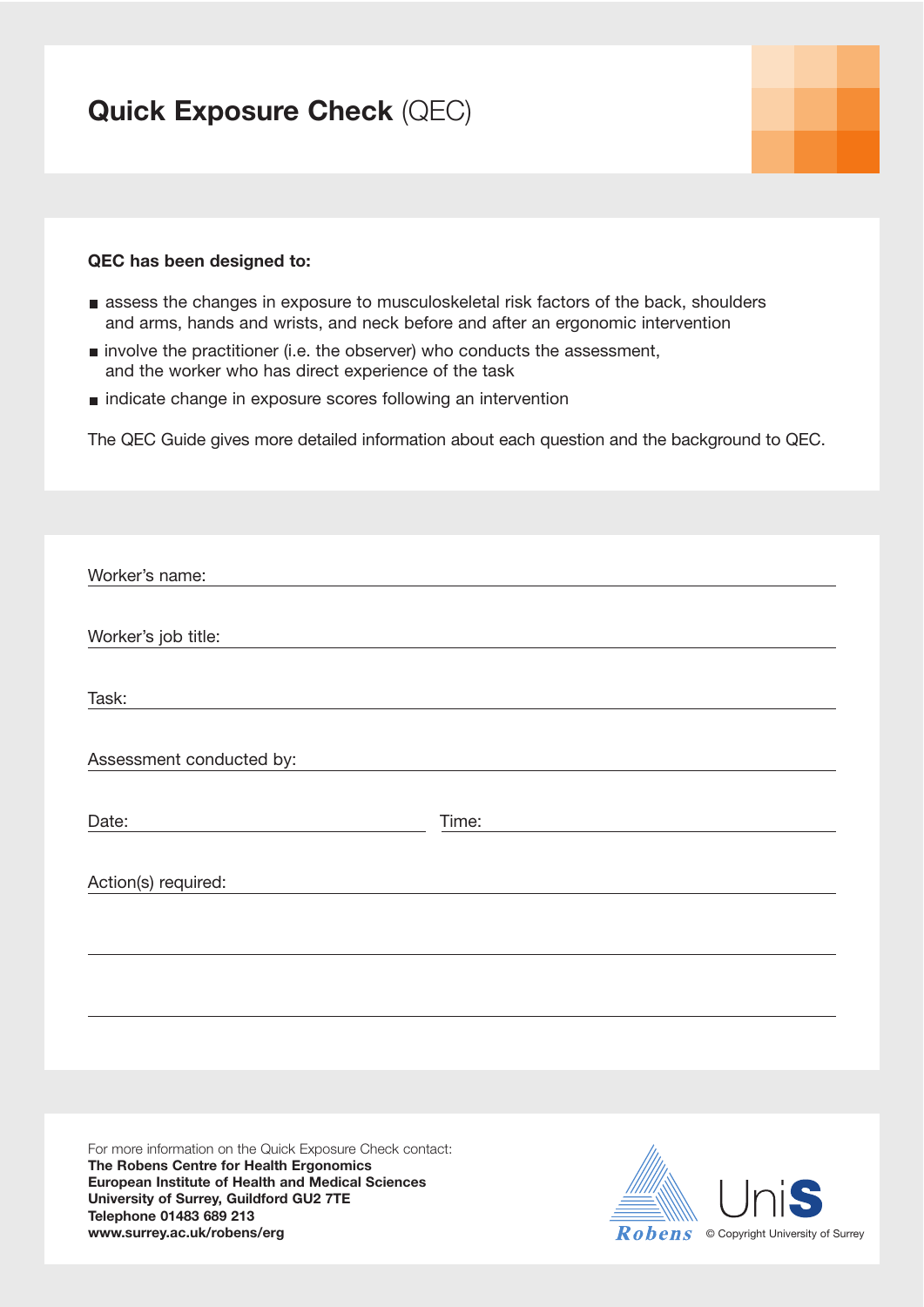## Back

|                | ייש                                                                                                     |  |  |  |  |  |  |
|----------------|---------------------------------------------------------------------------------------------------------|--|--|--|--|--|--|
| A              | When performing the task, is the back<br>(select worse case situation)                                  |  |  |  |  |  |  |
| A1             | Almost neutral?                                                                                         |  |  |  |  |  |  |
| A2             | Moderately flexed or twisted or side bent?                                                              |  |  |  |  |  |  |
| A3             | Excessively flexed or twisted or side bent?                                                             |  |  |  |  |  |  |
| в              | Select ONLY ONE of the two following task options:                                                      |  |  |  |  |  |  |
|                | <b>EITHER</b>                                                                                           |  |  |  |  |  |  |
|                | For seated or standing stationary tasks. Does the<br>back remain in a static position most of the time? |  |  |  |  |  |  |
| <b>B1</b>      | No                                                                                                      |  |  |  |  |  |  |
| <b>B2</b>      | Yes                                                                                                     |  |  |  |  |  |  |
| OR             |                                                                                                         |  |  |  |  |  |  |
|                | For lifting, pushing/pulling and carrying tasks<br>(i.e. moving a load). Is the movement of the back    |  |  |  |  |  |  |
| B3             | Infrequent (around 3 times per minute or less)?                                                         |  |  |  |  |  |  |
| <b>B4</b>      | Frequent (around 8 times per minute)?                                                                   |  |  |  |  |  |  |
| <b>B5</b>      | Very frequent (around 12 times per minute or more)?                                                     |  |  |  |  |  |  |
| Shoulder/Arm   |                                                                                                         |  |  |  |  |  |  |
|                |                                                                                                         |  |  |  |  |  |  |
| C.             | When the task is performed, are the hands<br>(select worse case situation)                              |  |  |  |  |  |  |
| C1             | At or below waist height?                                                                               |  |  |  |  |  |  |
| C <sub>2</sub> | At about chest height?                                                                                  |  |  |  |  |  |  |
| CЗ             | At or above shoulder height?                                                                            |  |  |  |  |  |  |

#### **D Is the shoulder/arm movement**

- D1 Infrequent (some intermittent movement)?
- D2 **Frequent (regular movement with some pauses)?**
- D3 **Very frequent (almost continuous movement)?**

# Wrist/Hand

| Е.          | Is the task performed with<br>(select worse case situation)    |  |  |  |
|-------------|----------------------------------------------------------------|--|--|--|
| F1          | An almost straight wrist?                                      |  |  |  |
| F2          | A deviated or bent wrist?                                      |  |  |  |
| F           | Are similar motion patterns repeated                           |  |  |  |
| F1          | 10 times per minute or less?                                   |  |  |  |
| F2          | 11 to 20 times per minute?                                     |  |  |  |
| FЗ          | More than 20 times per minute?                                 |  |  |  |
|             |                                                                |  |  |  |
| <b>Neck</b> |                                                                |  |  |  |
| G           | When performing the task, is the head/neck<br>bent or twisted? |  |  |  |
| (41         | N۵                                                             |  |  |  |

| bent or twisted? |    |                   |  |  |
|------------------|----|-------------------|--|--|
| G1               | Nο |                   |  |  |
| G2               |    | Yes, occasionally |  |  |
| G3               |    | Yes, continuously |  |  |
|                  |    |                   |  |  |

**\*** *Additional details for L, P and Q if appropriate*

**\* P**

# Observer's Assessment Worker's Assessment

# **Workers**

| н                   | Is the maximum weight handled<br><b>MANUALLY BY YOU in this task?</b>         |
|---------------------|-------------------------------------------------------------------------------|
| Н1                  | Light (5 kg or less)                                                          |
| Н2.                 | Moderate (6 to 10 kg)                                                         |
| HЗ                  | Heavy (11 to 20kg)                                                            |
| H4                  | Very heavy (more than 20 kg)                                                  |
| J                   | On average, how much time do you spend                                        |
|                     | per day on this task?                                                         |
| J1.                 | Less than 2 hours                                                             |
| J2                  | 2 to 4 hours                                                                  |
| JЗ                  | More than 4 hours                                                             |
| κ                   | When performing this task, is the maximum force<br>level exerted by one hand? |
| Κ1                  | Low (e.g. less than $1$ kg)                                                   |
| K2                  | Medium (e.g. 1 to 4 kg)                                                       |
| K3                  | High (e.g. more than 4 kg)                                                    |
| L.                  | Is the visual demand of this task                                             |
| $\vert$ 1           | Low (almost no need to view fine details)?                                    |
| *∣ 2                | High (need to view some fine details)?                                        |
|                     | * If High, please give details in the box below                               |
| м                   | At work do you drive a vehicle for                                            |
| М1                  | Less than one hour per day or Never?                                          |
| M2                  | Between 1 and 4 hours per day?                                                |
| MЗ                  | More than 4 hours per day?                                                    |
| N                   | At work do you use vibrating tools for                                        |
| N1                  | Less than one hour per day or Never?                                          |
| N2                  | Between 1 and 4 hours per day?                                                |
| NЗ                  | More than 4 hours per day?                                                    |
| Р                   | Do you have difficulty keeping up with this work?                             |
| P1                  | Never                                                                         |
| P <sub>2</sub>      | Sometimes                                                                     |
| $\star_{\text{P3}}$ | Often                                                                         |
|                     | * If Often, please give details in the box below                              |
| Q                   | In general, how do you find this job                                          |
| Q1                  | Not at all stressful?                                                         |
| Q2                  | Mildly stressful?                                                             |
| $\star$ Q3          | Moderately stressful?                                                         |
| $\star_{\text{Q4}}$ | Very stressful?                                                               |
|                     | * If Moderately or Very, please give details in the box below                 |

**\* Q**